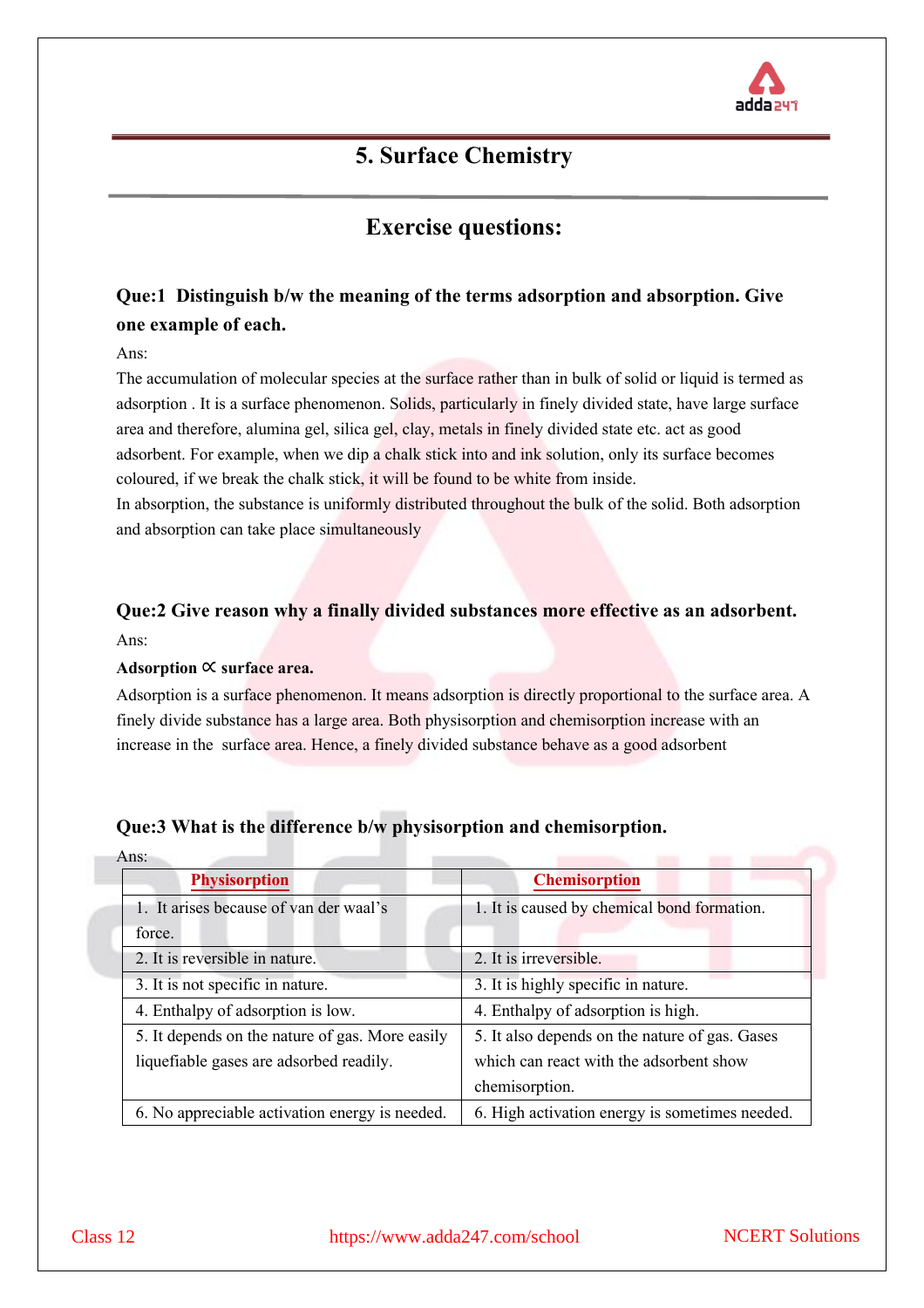

## **Que:4 What are the factors which influence the adsorption of a gas on a solid?** Ans:

Following are the factors that affect the rate of adsorption of a gas on a solid surface.

- 1. **Nature of the gas:** Easily liquefiable gases such as NH3, HCl etc, are adsorbed to a great extent in comparison to gases such as  $H_2O_2$  etc. This is because Van der Waal's forces are stronger in easily liquefiable gases.
- 2. **Surface area of the solid:** The greater the surface area of the adsorbent, the greater is the adsorption of a gas on the solid surface.
- 3. **Effect of pressure:** Adsorption is reversible process and is accompanied by decrease in pressure. Therefore, adsorption increase with an increase in pressure.
- 4. **Effect of temperature:** Adsorption is an exothermic process. Thus, in accordance with Le Chatelier's principle, the magnitude of adsorption decreases with an increase in temperature.

# **Que:5 What do you understand by activation of adsorbent? How is it achieved?**

Ans:

By activating an adsorbent, we tend to increase adsorbing powerof th adsorbent. Some ways to activate an adsorbent are:

By increasing the surface area. This can be done by breaking the substance into small pieces or powdering it.

Some specific treatment also to the activation of an adsorbent. For eg., wood charcoal is activated by heating it b/w 650K and 1330K in vacuum or air. It expels all the gases absorbed or adsorbed and thus, creates a space for adsorption of gases

## **Que:6 What is an adsorption isotherm? Describe Freundlich adsorption isotherm.** Ans:

The variation in the amount of gas adsorbed by the adsorbent with pressure at constant temperature can be expressed by means of a curve termed as adsorption isotherm.

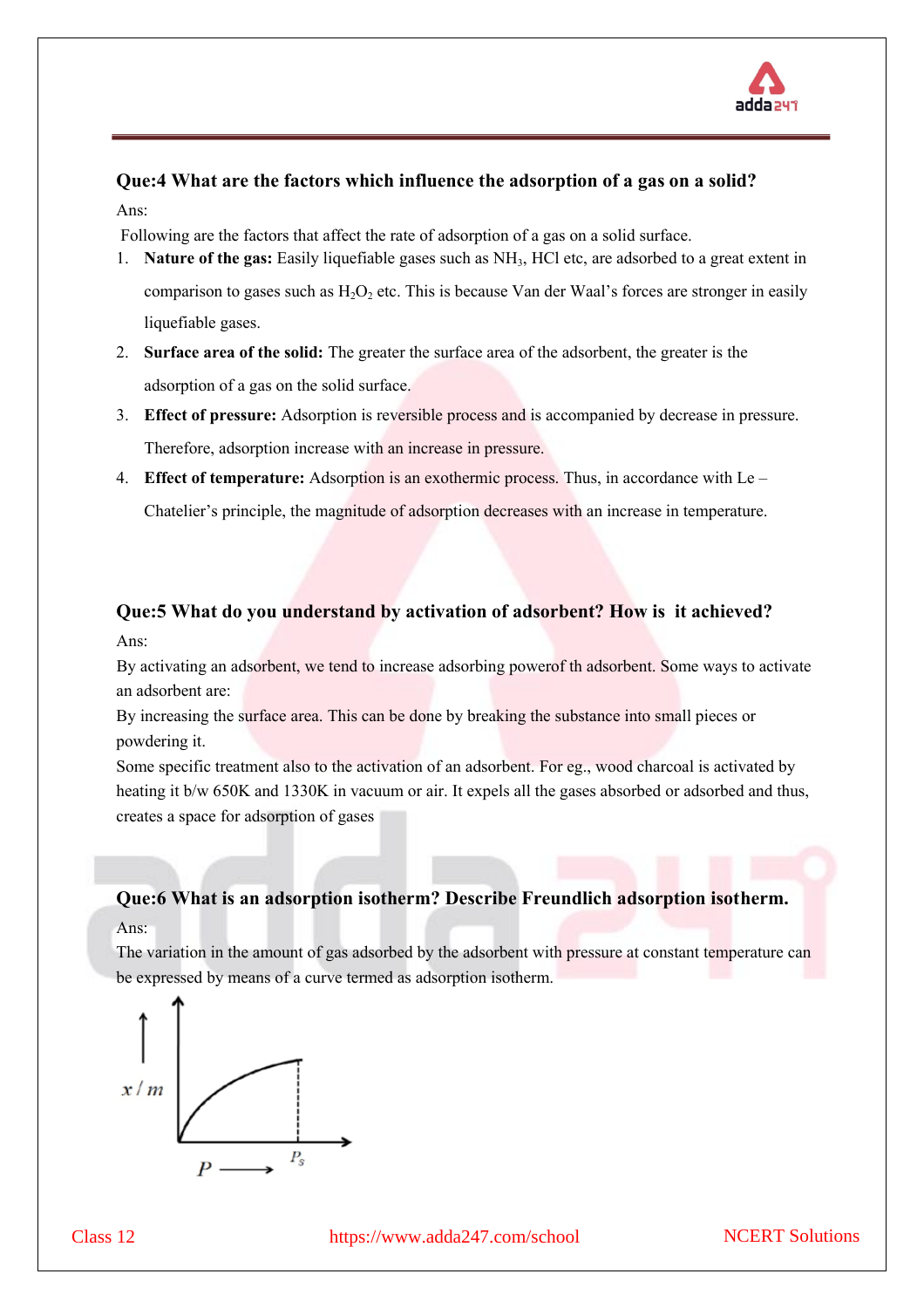

**Freundlich adsorption isotherm:** Freundlich gave an empirical relationship b/w the quantity of gas adsorbed by unit mass of solid adsorbent and pressure at particular temperature. The relationship can be expressed as:

 $x/m = k.P^{1/n}(n > 1)$ 

(x is the mass of the gas adsorbed on mass m of the adsorbent at pressure P, k and n are constant which depends on the nature of adsorbent and gas at a particular temperature.)



**Case:1 At low pressure:** The plot is straight and sloping indicating that the pressure is directly proportional to x/m i.e.,  $x/m \propto P$ ,  $x/m = k P$  (k is constant)

**Case 2 - At high pressure:** When pressure exceed the saturated pressure, x/m becomes independent of P values.

 $x/m \propto P^0$  $x/m = kP<sup>0</sup>$ now taking log:  $\log x/m = \log k + 1/n \log P$ 

On plotting the graph b/w log x/m and log P, a straight line is obtained with the slope equal to 1/n and the intercept equal to log k as shown in figure.

## **Que:7 Why is adsorption always exothermic?**

#### Ans:

i.) Adsorption leads to a decrease in residual forces on the surface of the adsorbent. This causes a decrease in the surface energy of the adsorbent. Therefore, adsorption is always exothermic.

ii.) $\Delta H$  of adsorption is always negative. When a gas is adsorbed on a solid surface, its movement is restricted leading to a decrease in entropy of the gas i.e.  $\Delta S$  is negative. Now for a process to be spontaneous,  $\Delta G$  should be negative.

:  $\Delta G = \Delta H - T \Delta S$ 

Since  $\Delta$ S is negative  $\Delta$ H has to be negative to make  $\Delta$ G negative. Hence, adsorption is always exothermic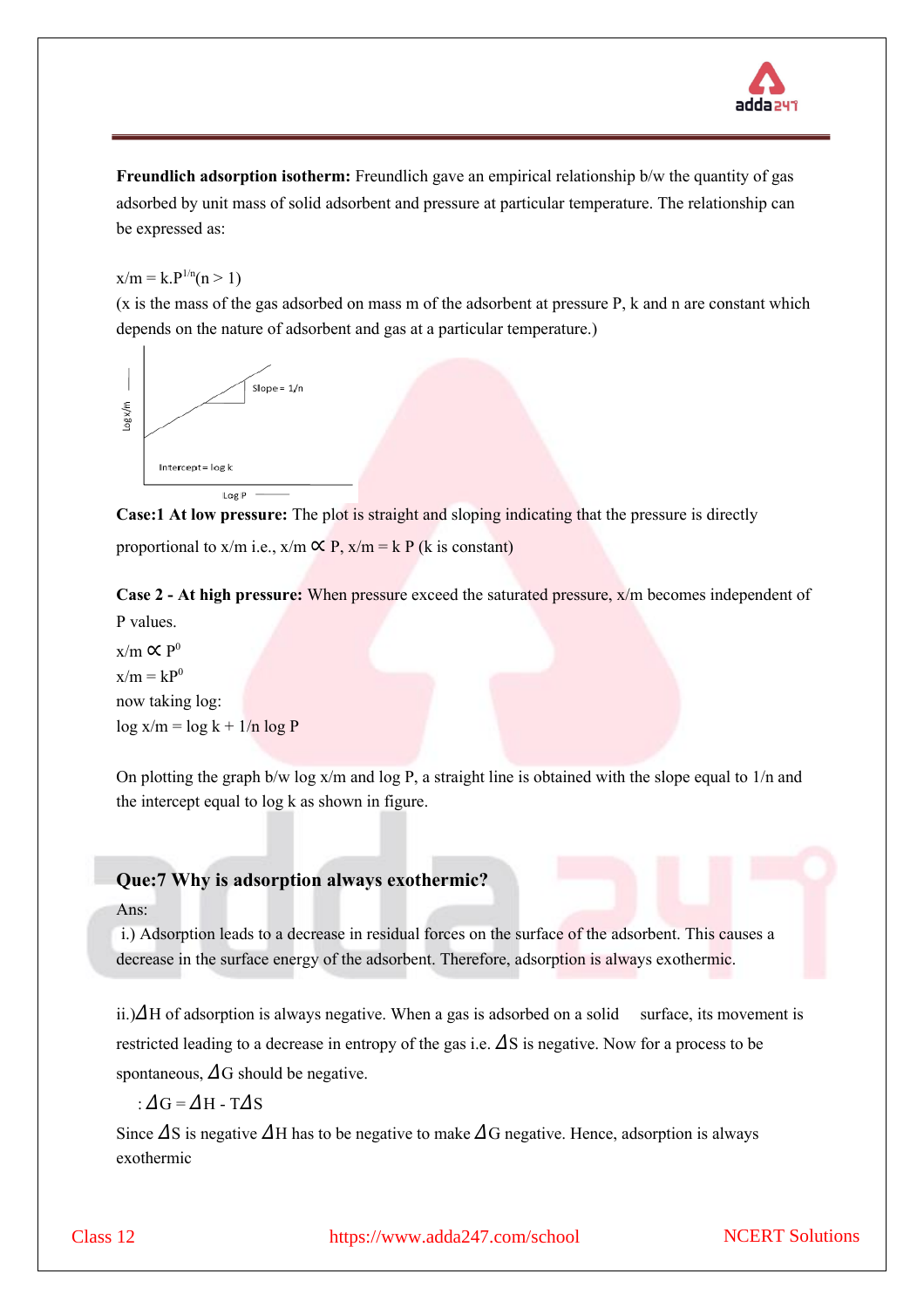

## **Que:8 What role does adsorption play in heterogeneous catalysis?**

#### Ans:

**Heterogeneous catalysis:** A catalytic process in which the reactants and the catalyst are in different phase is known as heterogeneous catalysis. This heterogeneous catalytic action can be explained in terms of adsoption theory. The mechanism involves five steps:

- i.) Diffusion of reactants to the surface of the catalyst.
- ii.) Adsorption of reactant molecules on the surface of the catalyst.
- iii.) Occurrence of chemical reaction on the catalyst's surface through formation of an intermediate.
- iv.) Desorption of reaction products from the catalyst surface, and thereby making the surface available again for more reaction to occur.

Diffusion of products away from the catalyst surface.

In this process, the reactants are usually present in the gaseous state and the catalyst is present in the solid state. Gaseous molecules are than absorbed on the surface of the catalyst. As the concentration of the reactants on the surface of the catalyst increases, the rate of reaction also increases. In such reactions, the products have very less affinity for the catalyst and quickly desorbed, thereby making the





## **Que:9 How are the colloidal solutions classified on the basis of physical states of the dispersed phase and dispersion medium?**

Ans:

Depending upon whether the dispersed phase and the dispersion medium are solids, liquids or gases, eight types of colloidal system are possible.

| Dispersed phase | Dispersion medium | Type of Colloid | Examples            |
|-----------------|-------------------|-----------------|---------------------|
|                 |                   |                 |                     |
|                 |                   |                 |                     |
| Solid           | Solid             | Solid sol       | Gem stones          |
| Solid           | Liquid            | Sol             | Paints, cell fluids |
| Solid           | Gas               | Aerosol         | Smoke, dust         |
| Liquid          | Solid             | Gel             | Cheese, butter      |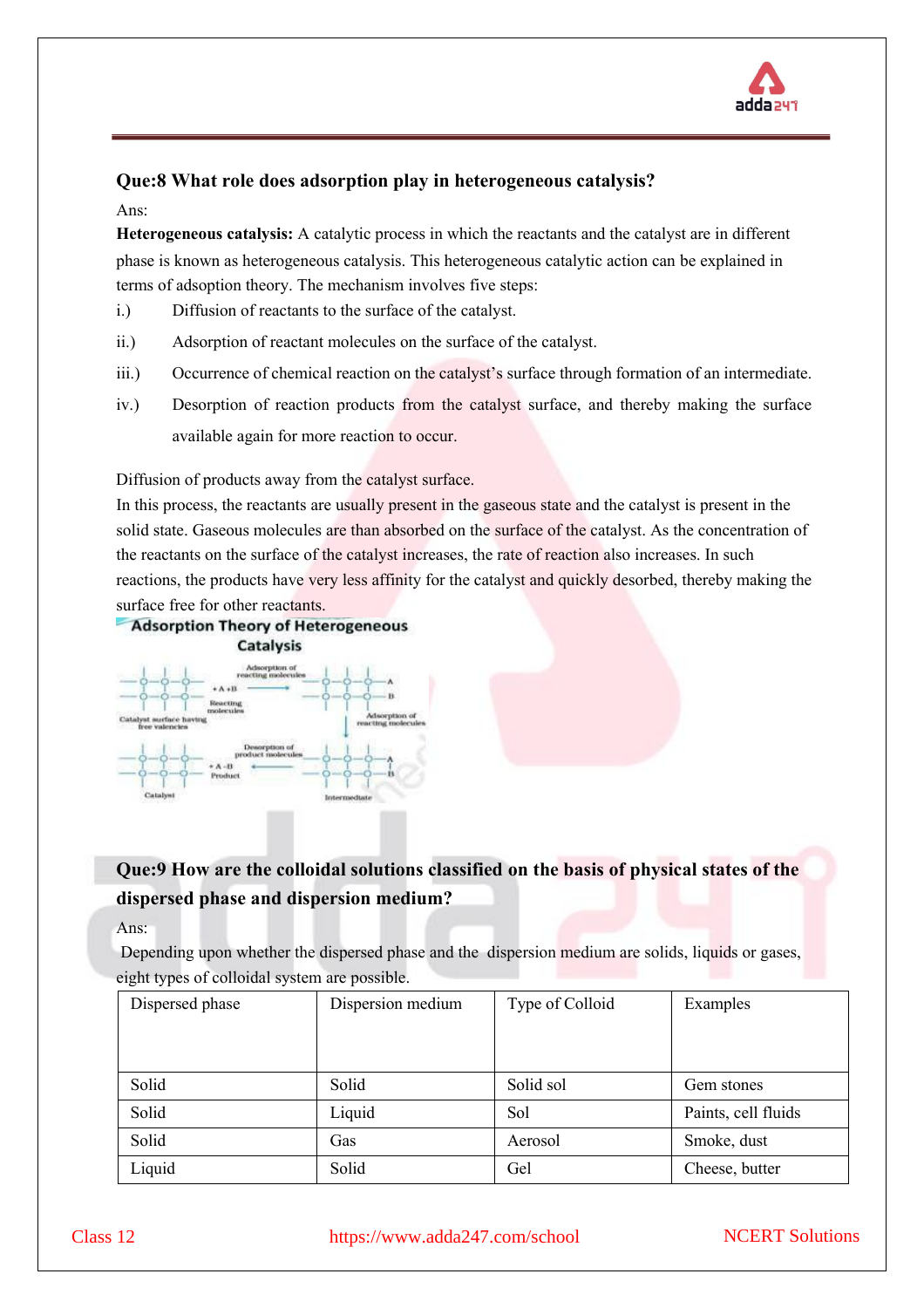

| Liquid | Liquid | Emulsion  | Milk, hair         |
|--------|--------|-----------|--------------------|
| Liquid | Gas    | Aerosol   | Fog, mist          |
| Gas    | Solid  | Solid sol | Foam rubber        |
| Gas    | Liquid | Foam      | Froth, soap lather |
|        |        |           |                    |

**Que:10 Discuss the effect of pressure and temperature on the adsorption of gases on solids.**

Ans:

**Effect of pressure:** Adsorption is reversible process and is accompanied by a decrease in pressure. Therefore, adsorption increase with an increase in pressure.

**Effect of temperature:** adsorption is an exothermic process. Thus, in accordance with Le–Chatelier's principle the magnitude of adsorption decrease with an increase in temperature

## **Que:11 What is the difference b/w multi - molecular and macro – molecular colloids? Give one example of each. How are associated colloids different from these two types of colloids**

Ans:

- i.) In multi-molecular collides, the colloidal particles are and aggregate of atoms or small molecules with a diameter of less than 1 nm. The molecules in the aggregate are held together by van der Waal's forces of attraction. Example of such colloids includes gold sol and sulphur sol.
- ii.) In macro molecular colloids, the colloidal particles are large molecules having colloidal dimensions. These particles have a high molecular mass. When these particles are dissolved in a liquid, sol is obtained. For e.g.: starch, nylon, etc.
- iii.) Certain substances tend to behave like normal electrolytes at lower concentration. However, at high concentrations, these substances behave as colloidal solutions due to the formation of aggregated particles. Such colloids are called aggregated colloids

**Que:12 What are lyophilic and lyophobic sols? Give one example of each type. Why are hydrophobic sols easily coagulated?**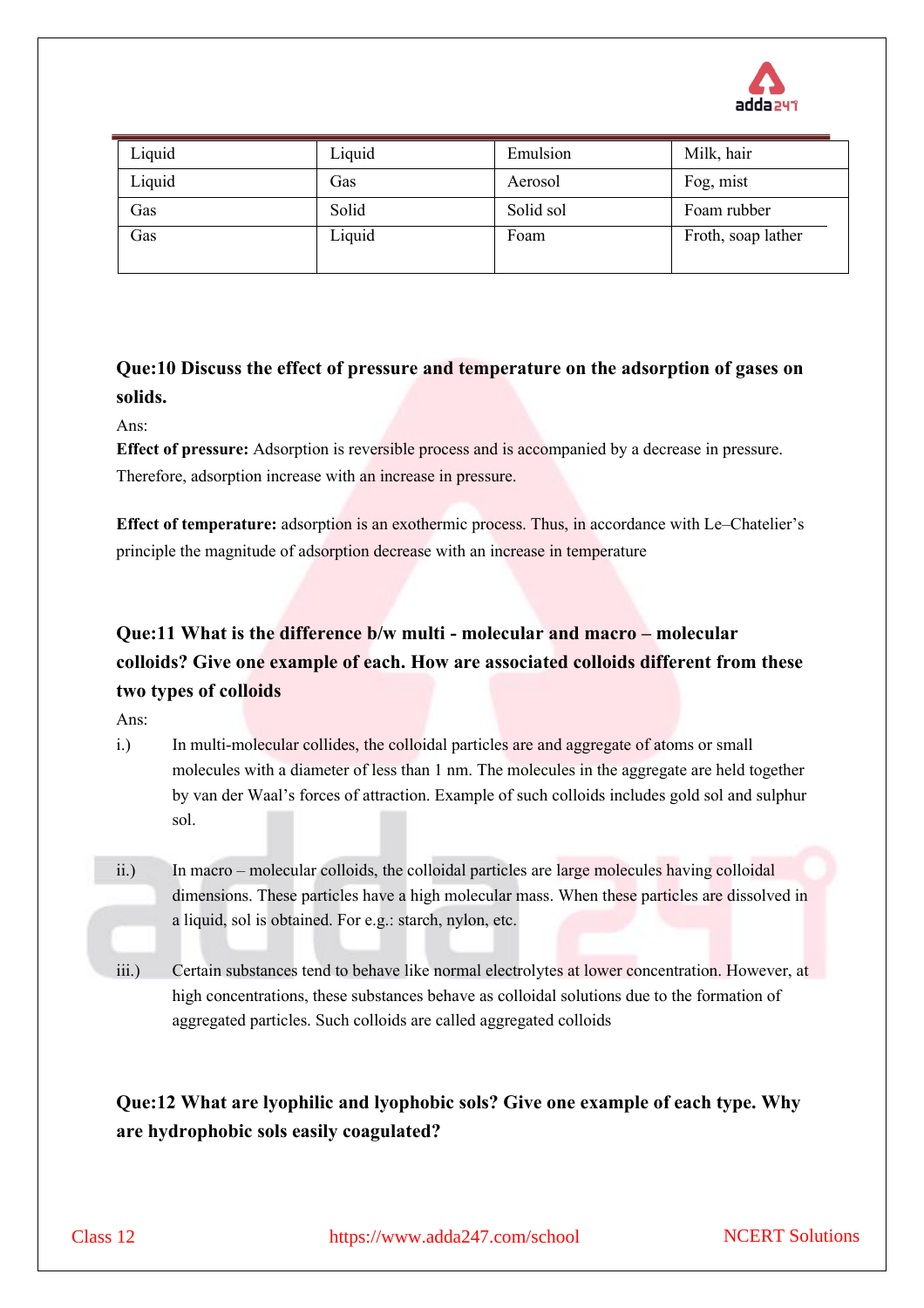

Ans:

i.) **Lyophilic sols:** Colloid sols that are formed by mixing substances such as gum, starch, etc. with a suitable liquid are called lyophilic sols. These sols are reversible in nature i.e. if two constituents of the sol are separated by any means, than the sol can be prepared again by simply mixing the dispersion medium with the dispersion phase and shaking the mixture.

ii.)**Lyophobic sols:** When substance such as metals and their sulphides etc. mixed with the dispersion medium they do not form colloidal sols. Their colloidal sols can be prepared only by special methods. Such sols are called lyophobic sols. These sols are irreversible in nature. For example: Sols of metals. Now the stability of hydrophilic sols depends on two things the pressure of a charge and the salvation of colloidal particles. On the other hand, the stability of hydrophobic sols is only because of pressure of a charge. Therefore, the latter are much less stable than the former. If the charge of hydrophobic sols is removed, than the particles present in them come c loser and form aggregates, leading to precipitation.

## **Que:13 What are enzymes? Write in brief the mechanism enzyme catalysis.** Ans:

Enzymes are complex nitrogenous organic compounds which are produced by living plants and animals. They are actually protein molecules of high molecular mass and form colloidal solutions in water. They are very effective catalysis; catalyse numerous reactions, especially those connected with natural processes. The enzymes are, thus, termed as biochemical catalysts.

## **Mechanism of enzyme catalysis:**

On the surface of the enzymes, various cavities are present with characteristic shapes. These possess active groups such as - NH<sub>3</sub>, -COOH, etc. The reactant molecules having of complimentary shape fit into the cavities just like a keyfits into a lock. This leads to the formation of an achieved complex. This complex than decomposes to give the product.

**Step 1:** Binding of enzyme to substrate to form an achieved complex.  $E + S \rightarrow ES^{\wedge} \neq$ 

**Step 2:** Decomposition of the activated complex to form product.  $ES^{\wedge} \neq \rightarrow E + P$ 

 $\setminus$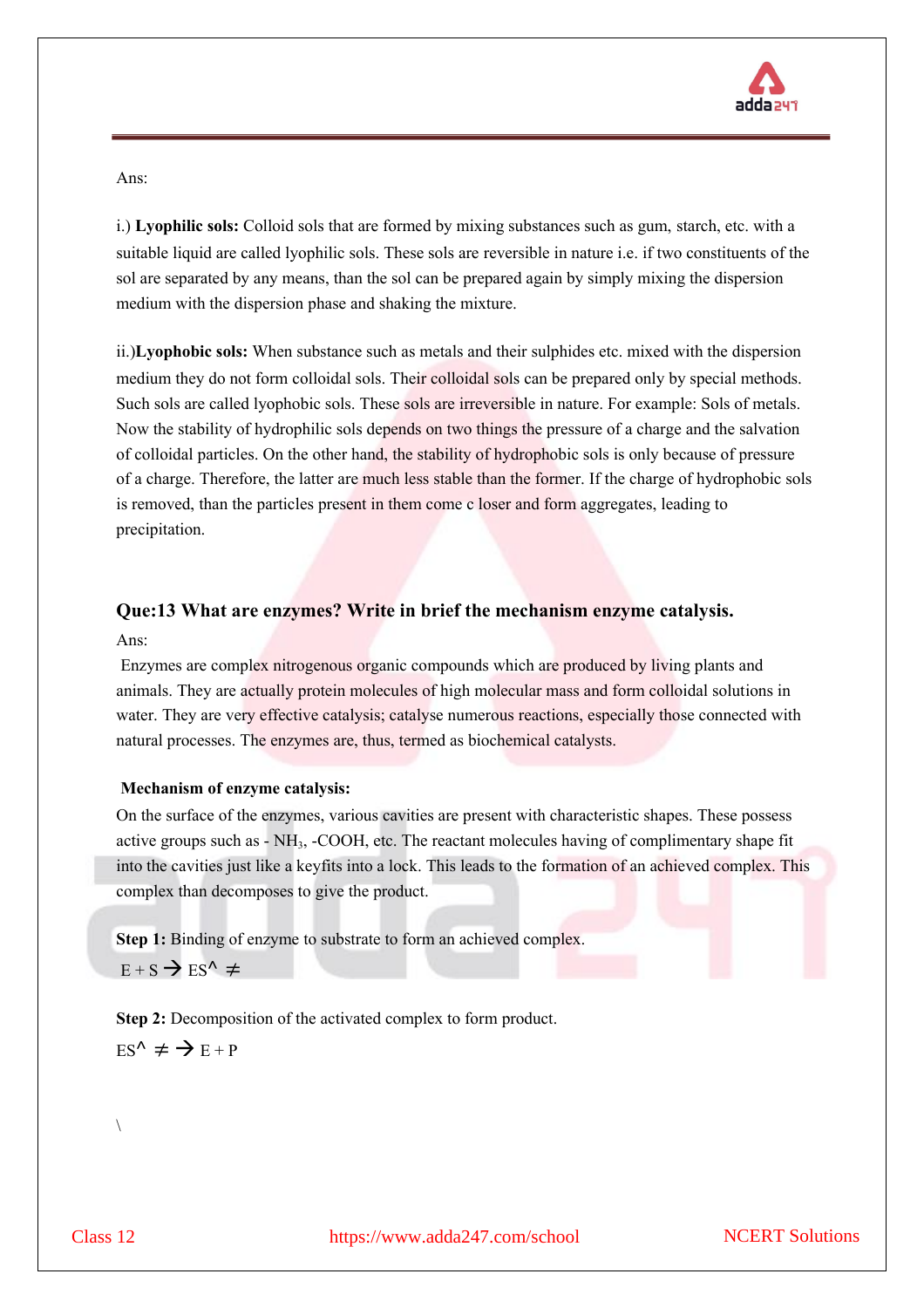



## **Que:14 How are colloids classified on the basis of:**

- **i.) Physical states of components**
- **ii.) Nature of dispersion medium and**

## **iii.) Interaction b/w dispersed phase and dipersion medium?**

Ans:

Colloids can be classified on various basis:

i.)On the basis of the physical state of the components ( by components we mean the dispersed phase and dispersion medium). Depending on the whether the components are solids, liquids or gases, we can have eight types of colloid. (See ans. 9)

| $\mathbf{L}$ | <b>Dispersion medium</b> | ii.)   | Name of sol         |
|--------------|--------------------------|--------|---------------------|
| iii.)        | Water                    | iv.    | Aquasol or hydrosol |
| V.           | Alcohol                  | V1.    | Alcosol             |
| vii.         | Benzene                  | viii.) | Benzosol            |
| 1X.          | Gases                    | х.     | Aerosol             |

ii.)On the basis of the dispersion medium , sols can be divided as:

iii.)On the basis of the nature of the interaction b/w the dispersed phase and dispersion medium, the colloids can be classified as lyophilic (solvent attracting) and lyophobic (solvent repelling).

## **Que:15 What are emulsions ? what are their different types ? Give example of each type.**

Ans:

The colloidal solution in which both the dispersed phase and dispersion medium are liquids is called an emulsion. There are two types of emulsions:

i.) Oil in water type: Here, oil is the dispersed phase while water is the dispersion medium. For example: milk, vanishing cream, etc.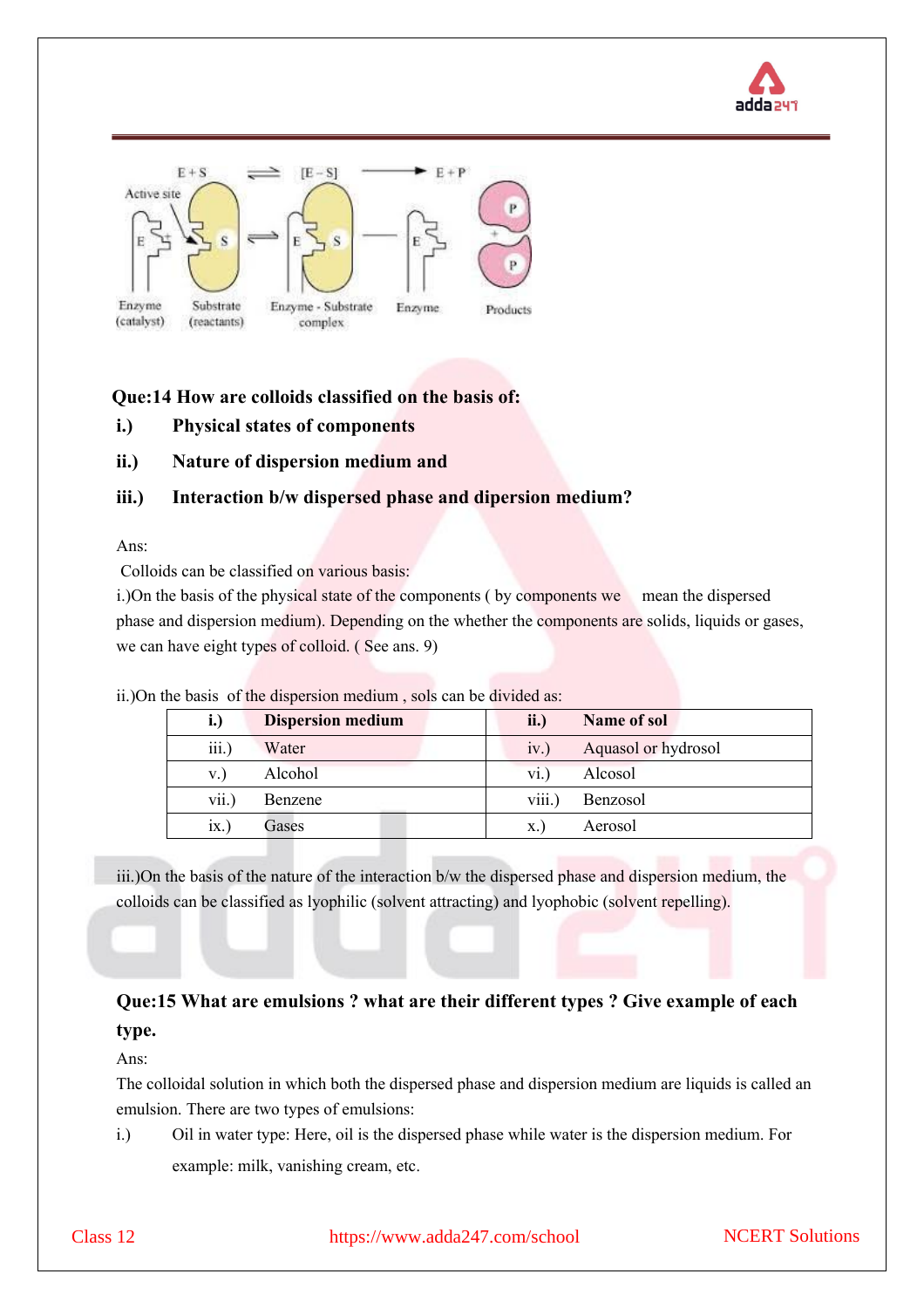

ii.) Water in oil type: Here, water is the dispersed phase while oil is the dispersion medium. For example: cold cream, butter,etc.

## **Que:16 What is demulsification ? Name two demulsifiers .**

Ans:

**Demulsification:** The process of decomposition of an emulsion into its constituents liquids is called demulsification. Examples of demulsifiers are surfactants, ethylene oxide, etc.

## **Que:17 Explain what is observed**

**i.) When a beam of light is passed through a colloidal sol .** 

## **ii.) An electrolyte, NaCl is added to hydrated ferric oxide sol.**

## **iii.) Electric current is passed through a colloidal sol?**

Ans:

i.)When a beam of light is passed through a colloidal solution, then scattering of light is observed. This is known as the Tyndall effect. This scattering of light illuminates the path of the beam in the colloidal solution.

ii.)When NaCl is added to ferric oxide sol, it dissociates to give Na<sup>+</sup> and Cl<sup>+</sup> ions. Particles of ferric oxide sol are positively charged. Thus, they get coagulated in the presence of negatively charged Cl<sup>-1</sup> ions.

iii.)The colloidal particles are charged and carry either a positive or negative charge. The dispersion medium carries an equal and opposite charge. This makes the whole system neutral. Under the influence of an electric current, the colloidal particles move towards the oppositely charged electrode. When they come in contact with the electrode, they lose their charge and coagulate.

#### **Que:18 Explain the following terms:**

- **i.) Electrophoresis**
- **ii.) Coagulation**
- **iii.) Dialysis**
- **iv.) Tyndall effect.**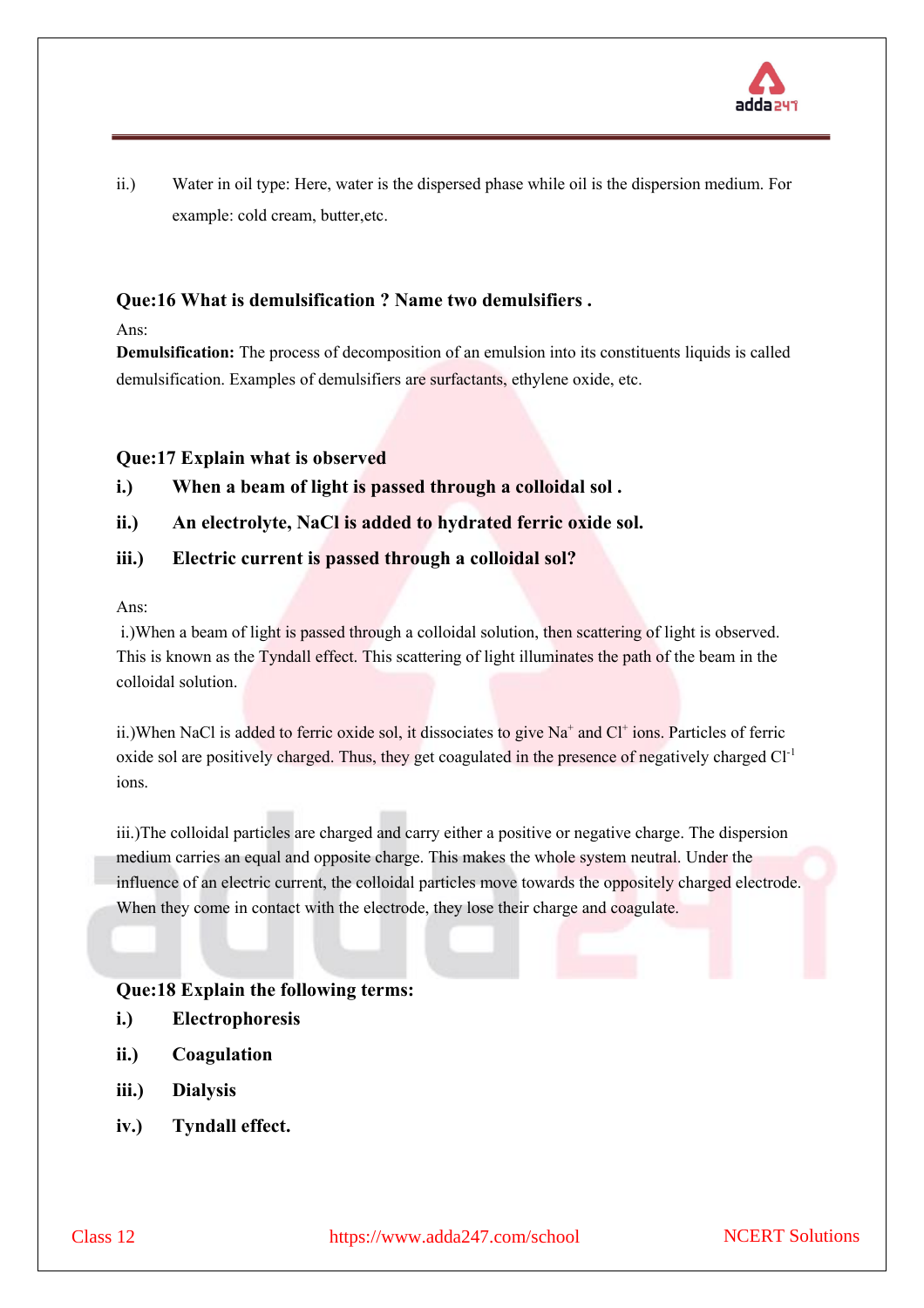

Ans:

i.)**Electrophoresis:** The movement of colloidal particles under the influence of an applied electric field is known as electrophoresis. Positively particles move towards cathode, while the negative particles move towards anode. As the particles reach oppositely electrodes, they become neutral and get coagulated.

ii.) **Coagulation:** The process of setting of colloidal particles is call coagulation or precipitation of the sol. Coagulation can be achieved by persistent dialysis, persistent boiling. Electrophoresis and mutual coagulation.

**iii.)Dialysis:** It is a process of removing a dissolved substance from a colloidal solution by means of diffusion through a suitable membrane. Ions or smaller molecules in a true solution can pass through animal membrane but colloidal particles cannot passed through animal membrane.

**iv.)Tyndall effect:** When a beam of light is allowed to pass through a colloidal solution it becomes visible like a column of life this known as the tyndall effect. This phenomenon takes place as particle soap colloidal dimensions scatter light in all directions.





## **Que:19 Explain the terms with suitable examples:**

- **i.) Alcosol**
- **ii.) Aerosol**
- **iii.) Hydrosol .**

Ans:

**i.)Alcosol:** A colloidal solution having alcohol as the dispersion medium and a solid substance as the dispersed phase is known as alcosol. For example – colloidal sol of cellulose nitrate in ethyl alcohol is an alcosol.

**ii.)Aerosol:** A colloidal solution having a gas as the dispersion medium and a solid as the dispersed phase is called an aerosol. For example – fog.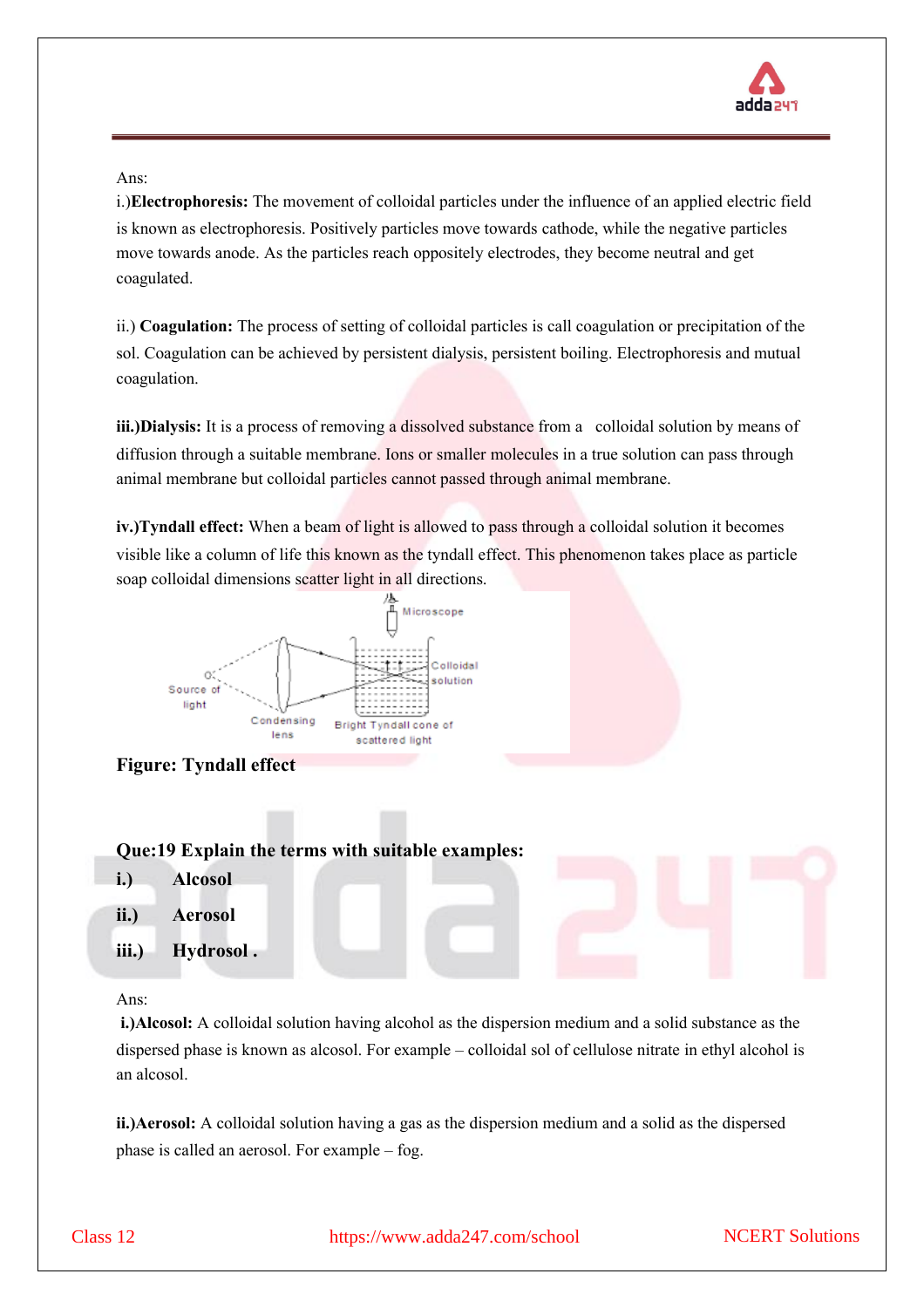

**iii.**)**Hydrosol:** A colloidal solution having water as the dispersion medium and a solid as the dispersed phase is called a hydrosol. For example – starch sol or gold sol

## **Que:20 Action of soap is due to emulsification and micelle formation . Comment.**

Ans:

The cleansing action of soap is due to emulsification and micelle formation. Soaps are basically sodium and potassium salts of long chain fatty acids, RCOO Na<sup>+</sup>. The end of the molecule to which the sodium is attached is polar in nature, while the alkyl-end is non-polar. Thus, a soap molecule contains a hydrophilic (polar) and a hydrophobic (non-polar) part.

When soap is added to water containing dirt, the soap molecules surround the dirt particles in such a manner that their hydrophobic parts get attached to the dirt molecule and hydrophilic parts point away from the dirt molecule. This is known as micelle formation. Thus we can say that the polar group dissolved in water while the non-polar group dissolves in the dirt particles. Now as these micelles are negatively charged, they do not coalesce and a stable emulsion is formed.

## **Que:21 Give four examples of heterogeneous catalysis .**

Ans:

i.) Oxidation of Sulphur dioxide to form sulphur trioxide. In this reaction, Pt acts as catalyst.  $2SO_2(g) \xrightarrow{Pt(s)} 2SO_3(g)$ 

ii.) Combination b/w dinitrogen and dihydrogen to form ammonia in the presence of finely divided iron in Haber's process.  $N_2(g) + 3H_2(g) \xrightarrow{Fe(s)} 2NH_3(g)$ 

iii.) Oxidation of ammonia into nitric oxide in the presence of platinum gauze in Ostwald's process.  $4NH_3(g) + 5O_2(g) \xrightarrow{Pt(s)} 4NO(g) + 6H_2O(g)$ 

iv.) Hydrogenation of vegetable oils in the presence of finely divided nickel as catalyst. Vegetable oils (I) + $H_2(g) \xrightarrow{Ni(s)} V$ egetable ghee (s)

## **Que:22 Describe some features of catalysis of zeolites .**

Ans:

Zeolites are alumina – silicates that are micro – porous in nature. Zeolites have honeycomb like structure, which makes them shape selective catalysts. They have an extended 3D – network of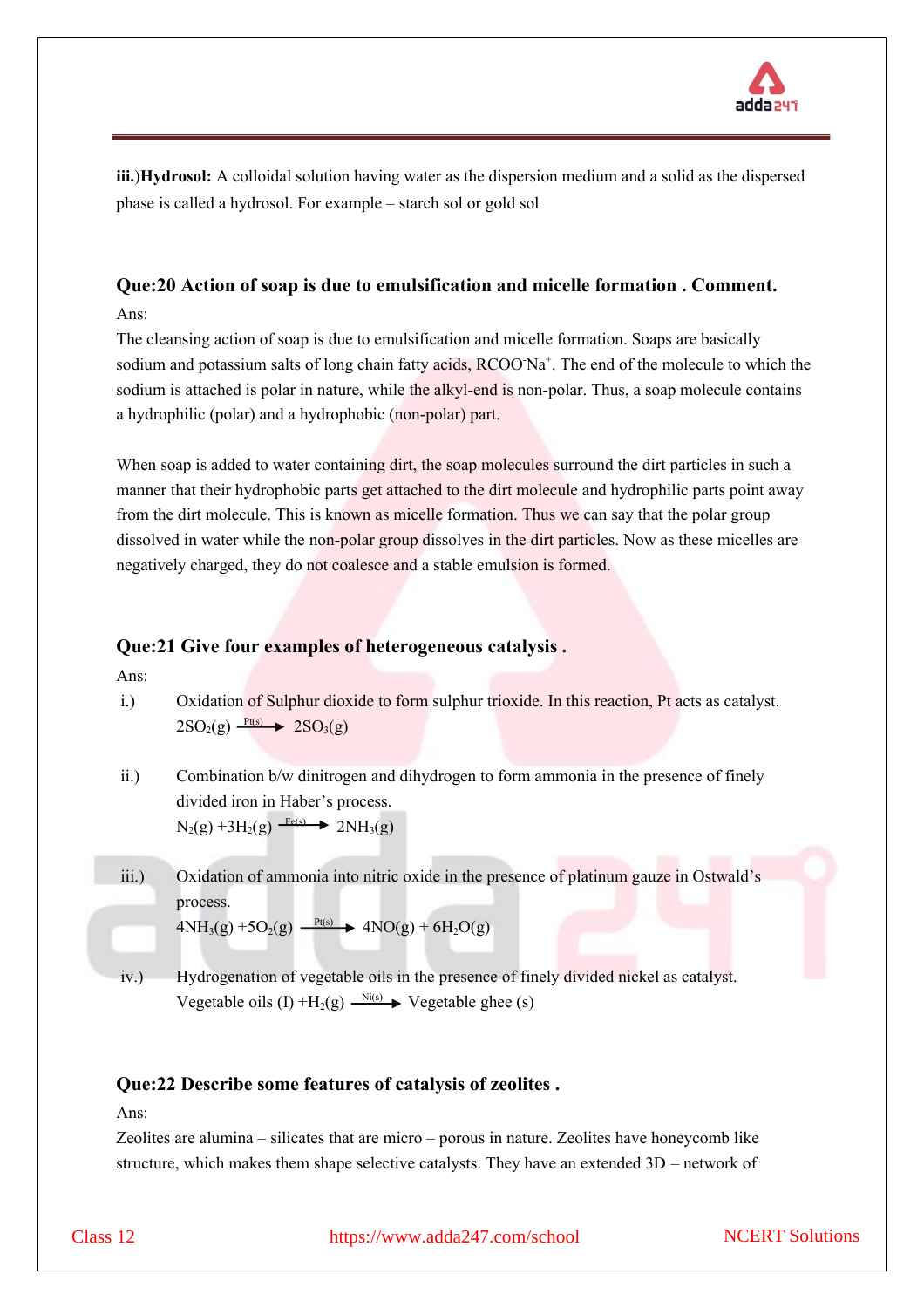

silicates in which some silicon atoms are replaced by aluminium atom giving them an  $AI - O - Si$ framework. The relations taking place in zeolites are very sensitive to the pores and cavity size of the zeolites. Zeolites are commonly used in the petrochemical industry as ZSM-5.

## **Que:23 What do you mean by activity and selectivity of catalysis ?**

Ans:

- **1.) Activity of catalyst:** The activity of a catalyst is its ability to increase the rate of a particular reaction. Chemisorption is the main factor in deciding the activity of a catalyst. The adsorption of reactants on the catalyst surface should be neither too strong nor too weak. It should just be strong enough to make the catalyst active.
- **2.) Selectivity of the catalyst:** The ability of the catalyst to direct a reaction to yield a particular product is referred to as the selectivity of the catalyst. For example, by using different catalyst, we can get different products for the reaction  $b/w H_2$  and CO.

#### **Que:24 What are micelles ? Give an example of micellers system.**

Ans:

**Micelles:** These are some substances which at low concentrations behave as normal strong electrolytes, but at higher concentrations exhibit colloidal behaviour due to the formation of aggregates. The aggregated particles thus formed are called micelles. Example: Soap sodium stearate

#### **Que:25 What is shape selectivity catalysis ?**

Ans:

A catalytic reaction which depends upon the pore structure of the catalyst and on the size of the reactant and the product. Molecules is called shape selective catalysis. For example, catalysis by zeolites is shape-selective catalysis. The pore size present in the zeolites ranges from 260 – 740 pm. Molecules having a pore size more than this cannot enter the zeolite and undergo the reaction.

## **Que:26 Comment on the statement that "colloid is not a substance but a state of substance" .**

Ans:

Common salt behaves as a colloid in a benzene medium. Hence, we can say that a colloidal substance does not represent a separate class of substances. When the size of the solute particle lies b/w 1 nm and 1000nm, it behaves as a colloid.